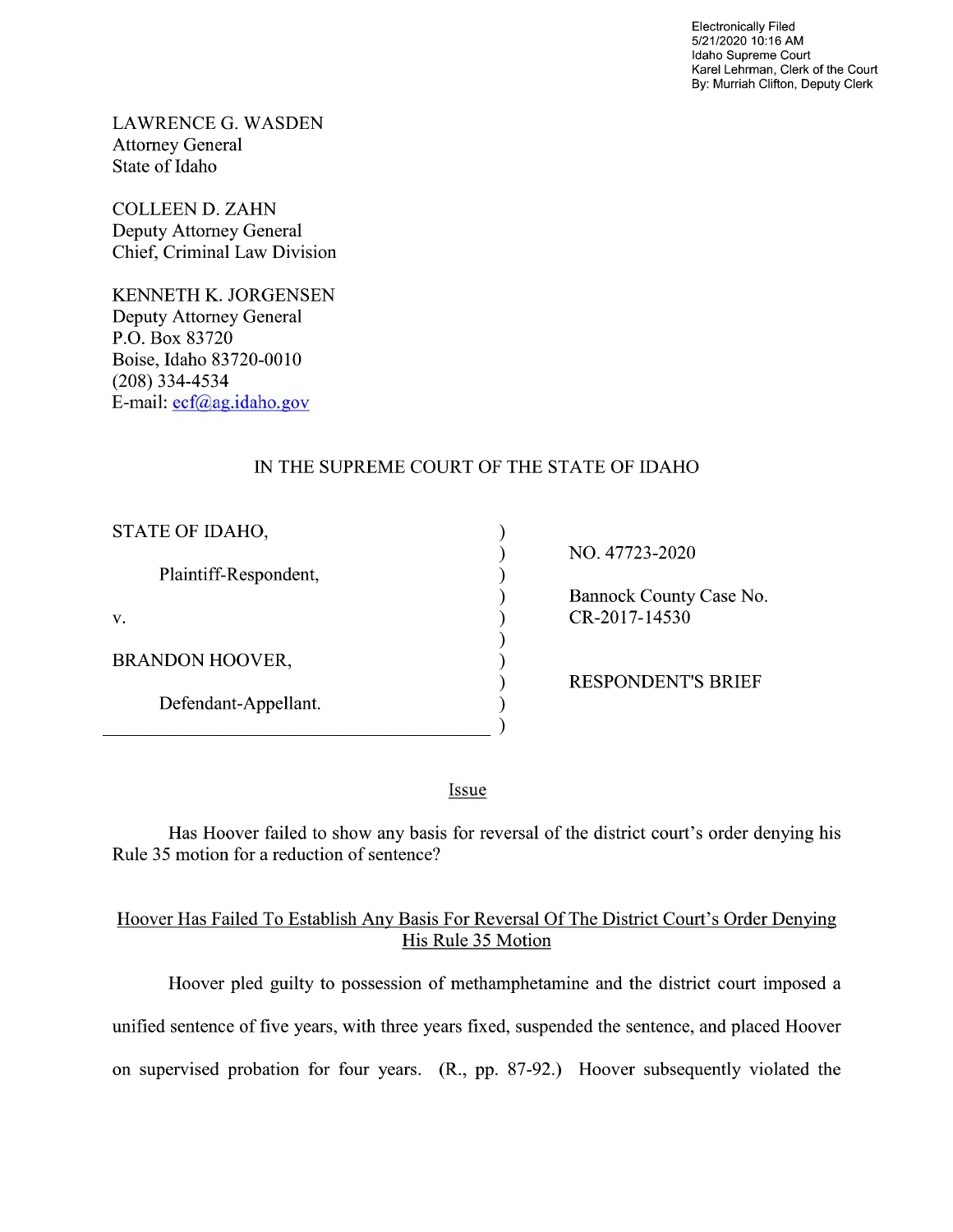conditions of his probation by failing to ever report for supervision, and the district court revoked his probation and executed the underlying sentence. (R., pp. 99-100, 112-15.) Hoover filed a timely Rule 35 motion for a reduction of sentence, which the district court denied.  $(R<sub>1</sub>, pp. 116-$ 17, 121-22.) Hoover filed a notice of appeal timely only from the district court's order denying his Rule 35 motion. (R., pp. 123-25.)

"Mindful that [he] did not submit new or additional information in support of his motion for leniency," Hoover nevertheless asserts that the district court abused its discretion by denying his Rule 35 motion because "[t]his was [his] first probation violation in this case, and he was in communication With his assigned probation officer just days before his probation officer filed the violation." (Appellant's brief, pp. 3-4.) Hoover has failed to establish any basis for reversal of the district court's order denying his Rule 35 motion.

If a sentence is within statutory limits, a Rule 35 motion is merely a request for leniency, which is reviewed for an abuse of discretion. State v. Brunet, 155 Idaho 724, 729, 316 P.3d 640,<br>645 (2013) (citing <u>State v. Huffman</u>, 144 Idaho 201, 203, 159 P.3d 838, 840 (2007)). A Rule 35 motion "does not function as an appeal of a sentence." Id. Thus, "[w]hen presenting a Rule 35 motion, the defendant must show that the sentence is excessive in light of new or additional information subsequently provided to the district court in support of the Rule 35 motion." Id. Absent the presentation of new evidence, "[a]n appeal from the denial of a Rule 35 motion cannot be used as a vehicle to review the underlying sentence." Id. at 729-30, 316 P.3d at 645– 46; State V. Carter, <sup>157</sup> Idaho 900, 903, <sup>341</sup> P.3d 1269, <sup>1272</sup> (Ct. App. 2014).

On appeal, Hoover acknowledges that he provided n0 new or additional information in support of his Rule 35 motion for a reduction of sentence. (Appellant's brief, pp. 1, 3-4.) Because Hoover presented n0 new evidence in support of his Rule 35 motion, he failed to

 $\overline{2}$